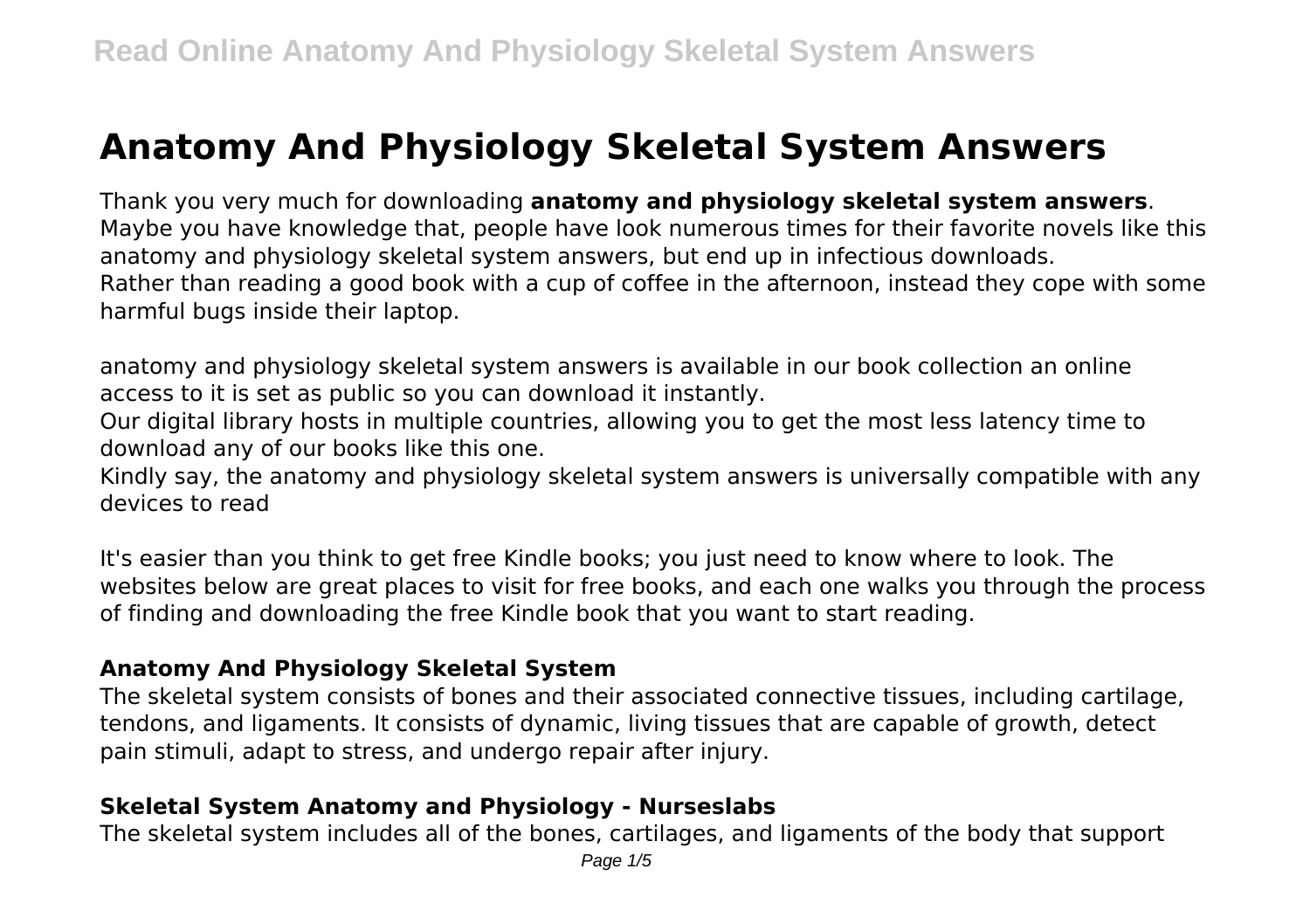and give shape to the body and body structures. The skeleton consists of the bones of the body. For adults, there are 206 bones in the skeleton.

## **Divisions of the Skeletal System | Anatomy and Physiology I**

Bone, or osseous tissue, is a hard, dense connective tissue that forms most of the adult skeleton, the support structure of the body. In the areas of the skeleton where bones move (for example, the ribcage and joints), cartilage, a semi-rigid form of connective tissue, provides flexibility and smooth surfaces for movement.

#### **The Functions of the Skeletal System – Anatomy and Physiology**

The skeletal system is composed of bones and cartilage connected by ligaments to form a framework for the rest of the body tissues. There are two parts to the skeleton: Axial skeleton – bones along the axis of the body, including the skull, vertebral column and ribcage;

## **Skeletal system 1: the anatomy and physiology of bones ...**

The human skeleton contains 206 known bones and because of its sheer scope, a classification system had to be invented. Typically, bones are classified into four categories by shape: long, short, flat, and irregular. The skeleton is again classified into smaller and more specific groups which we'll discuss in future publications.

#### **Skeletal : Anatomy & Physiology**

An in-depth review of the human skeletal system and its different parts and bones, featuring the beautiful GetBodySmart diagrams and illustrations. Click and start learning now!

## **Skeletal System • Anatomy & Function - GetBodySmart**

The musculoskeletal system is made up of the body's bones (the skeleton), muscles, cartilage,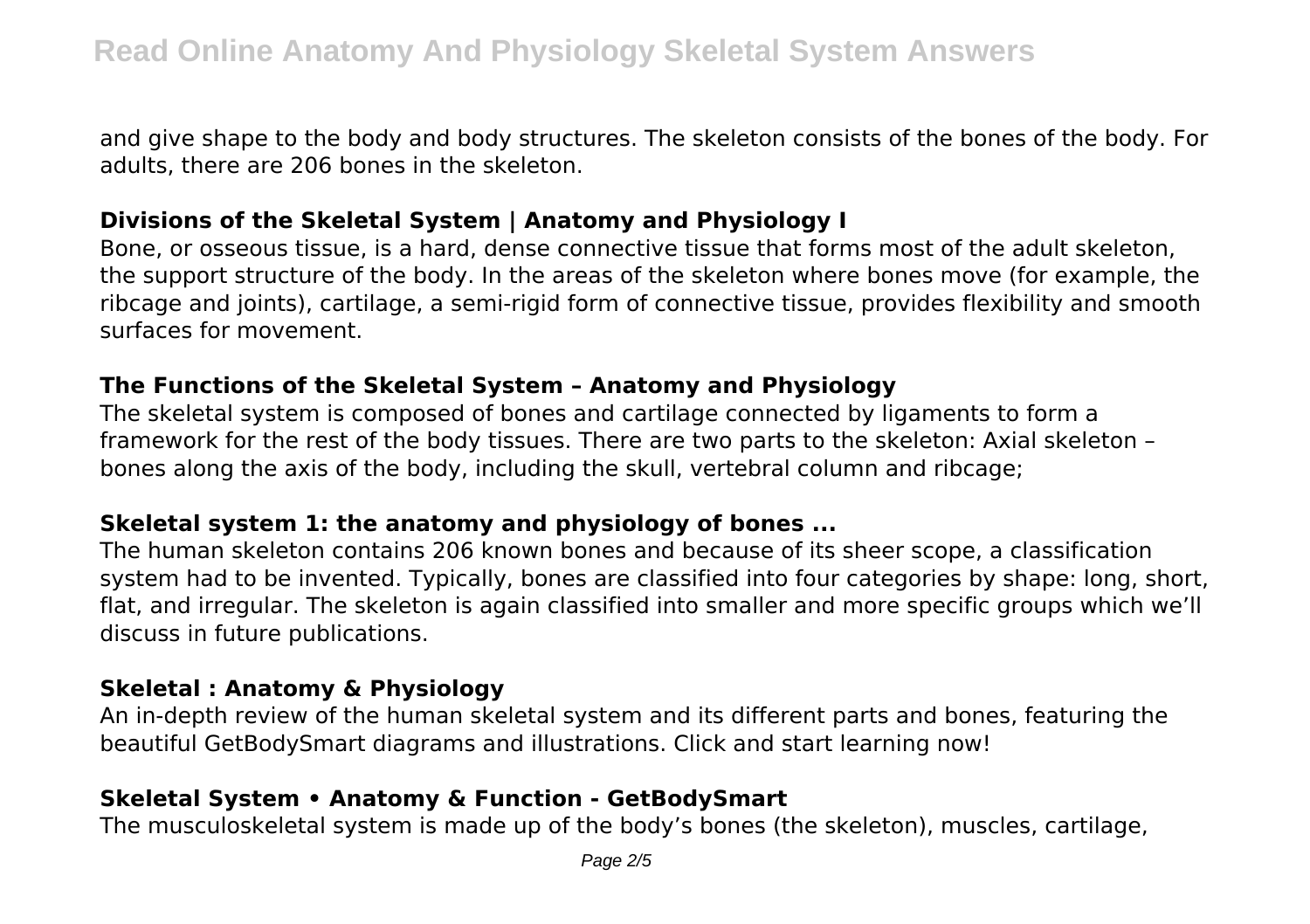tendons, ligaments, joints, and other connective tissue that support and bind tissues and organs together. The skeleton serves as the main storage system for calcium and phosphorus.

#### **Overview of the Skeletal System | Boundless Anatomy and ...**

The skeletal system is the body system composed of bones, cartilages, ligaments and other tissues that perform essential functions for the human body. Bone tissue, or osseous tissue, is a hard, dense connective tissue that forms most of the adult skeleton, the internal support structure of the body.

#### **6.1 The Functions of the Skeletal System – Anatomy ...**

Proximal row are named radial carpal bone and ulnar carpal bone. Distal row bones are numbered from medial to lateral. Metacarpal Bones. Extend distally from the distal carpal bones to the proximal phalanges. Dogs and Cats have 5 digits, numbered medial to lateral, beginning with the dewclaw (Metacarpal I) Horses - Have one large metacarpal bone (Cannon bone) and two smaller vestigial metacarpals (Splint bones) that are non-weight bearing.

## **Anatomy and Physiology Skeletal System Flashcards | Quizlet**

The skeletal system quizzes There are 206 bones in a typical human body, providing a range of important functions : They provide a framework that supports the body They protect the organs within the body cavities from mechanical injury

## **Free Anatomy Quiz - The Skeletal System Section**

Bone, or osseous tissue, is a hard, dense connective tissue that forms most of the adult skeleton, the support structure of the body. In the areas of the skeleton where bones move (for example, the ribcage and joints), cartilage, a semi-rigid form of connective tissue, provides flexibility and smooth surfaces for movement.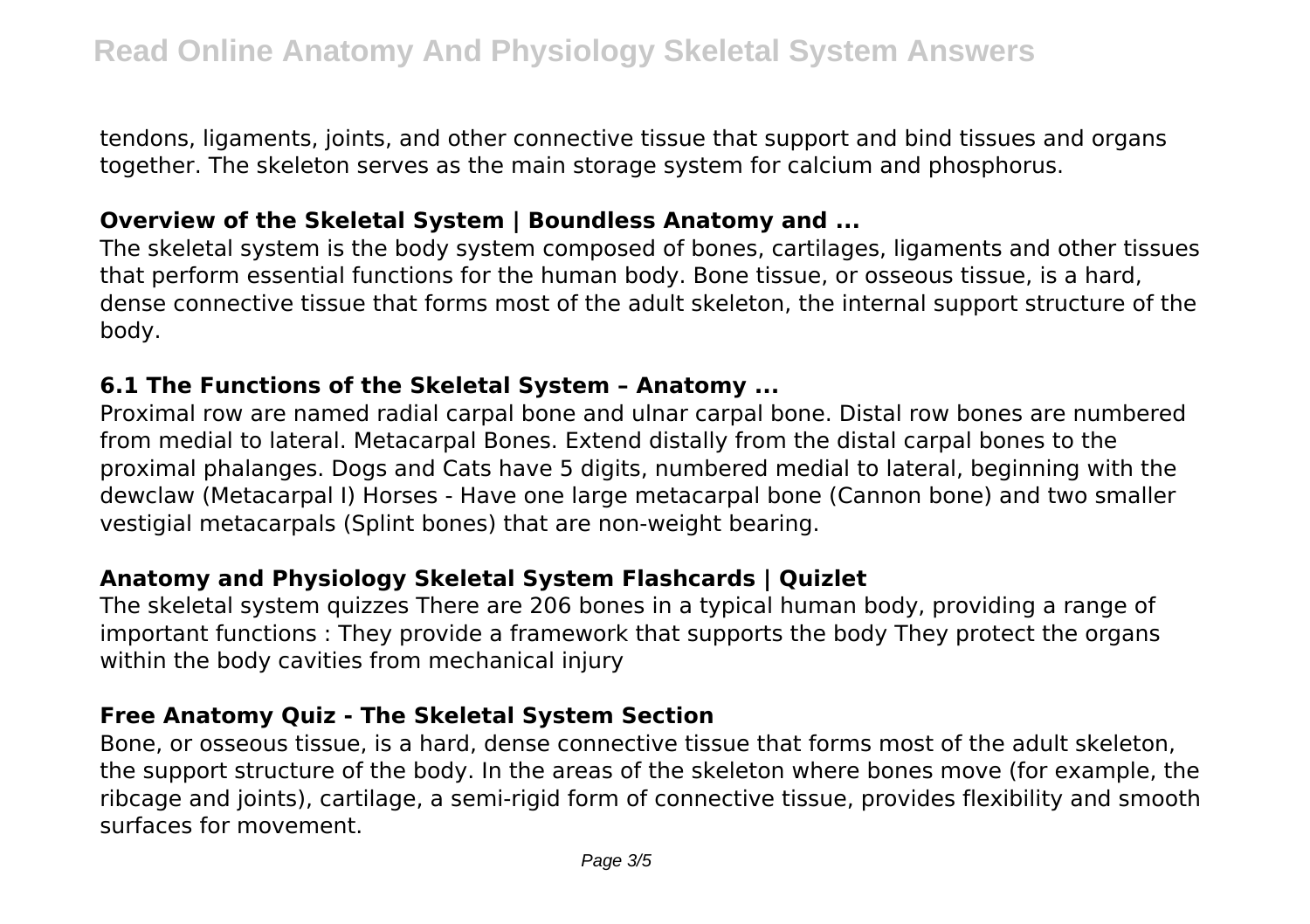## **6.1 The Functions of the Skeletal System – Anatomy and ...**

Indeed humans are fortunate to have the entire skeletal system because it fulfills many important functions in the body. The skeletal system protects the soft tissues and vital organs; enables easier locomotion and serves as a framework as it shapes and supports the entire body.

# **Skeletal System – Anatomy And Physiology**

Without the skeletal system to support our bodies, we would have no rigid framework to support the soft tissues of the body and no systems of levers so critical for movement. The skeletal system consists of bones and their associated connective tissues, including cartilage, tendons and ligaments. Can We Write Your Essay?

# **Skeletal System: Anatomy & Physiology | SchoolWorkHelper**

anatomy chapter 5 skeletal system. Popular BTEC subjects. Applied Law; Applied Science 2010 QCF; Applied Science 2016 NQF

## **Chapter 5: the skeletal system - Anatomy & Physiology - Stuvia**

Support- Bones are the "steel grinders" and "reinforced concrete" of the body, that form the internal framework that supports the body and cradles its soft organs Protection- Protect the soft body organs. Examples: The vertebrae surround the spinal cord, and the rib cage helps protect the vital organs of the thorax

## **Skeletal System - Anatomy and Physiology**

The skeletal system includes all of the bones, cartilages, and ligaments of the body that support and give shape to the body and body structures. The skeleton consists of the bones of the body. For adults, there are 206 bones in the skeleton.